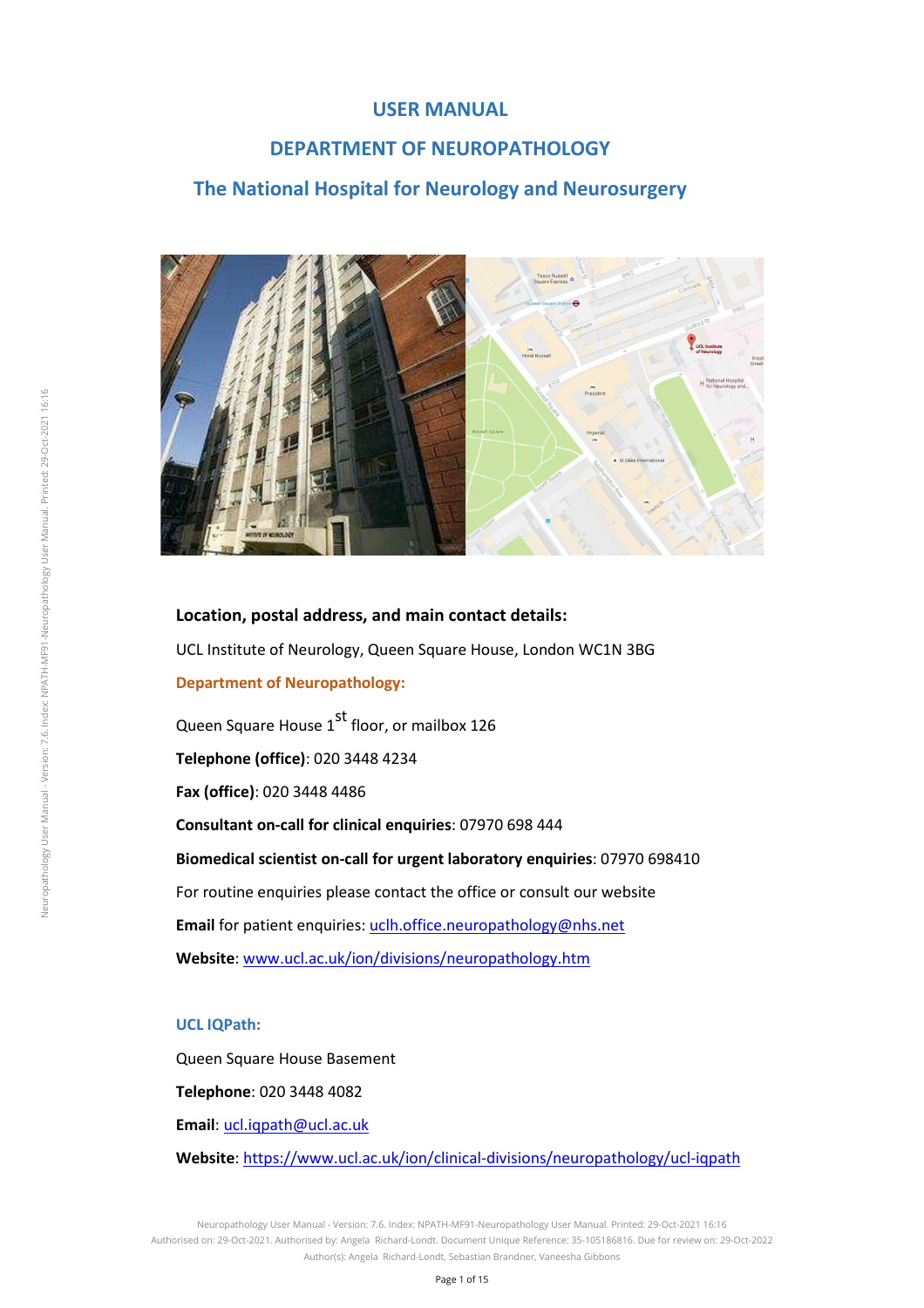# **Contents**

| <b>Contents</b>                                | $\overline{2}$ |
|------------------------------------------------|----------------|
| <b>Introduction</b>                            | 3              |
| <b>Contact information</b>                     | 3              |
| <b>Key contacts</b>                            | 3              |
| <b>Services provided</b>                       | 5              |
| <b>Request forms and specimen labelling</b>    | 6              |
| <b>Preparation and submission of specimens</b> | 6              |
| <b>Acceptance criteria</b>                     | 6              |
| <b>Intraoperative smear or frozen sections</b> | 9              |
| <b>Muscle biopsy requests</b>                  | 10             |
| <b>Nerve biopsy requests</b>                   | 10             |
| <b>Molecular pathology</b>                     | 11             |
| <b>Post-mortem examination</b>                 | 13             |
| <b>Turnaround times</b>                        | 14             |
| <b>Communication of results</b>                | 14             |
| <b>User satisfaction</b>                       | 15             |
| <b>Policies, accreditation and standards:</b>  | 15             |
|                                                |                |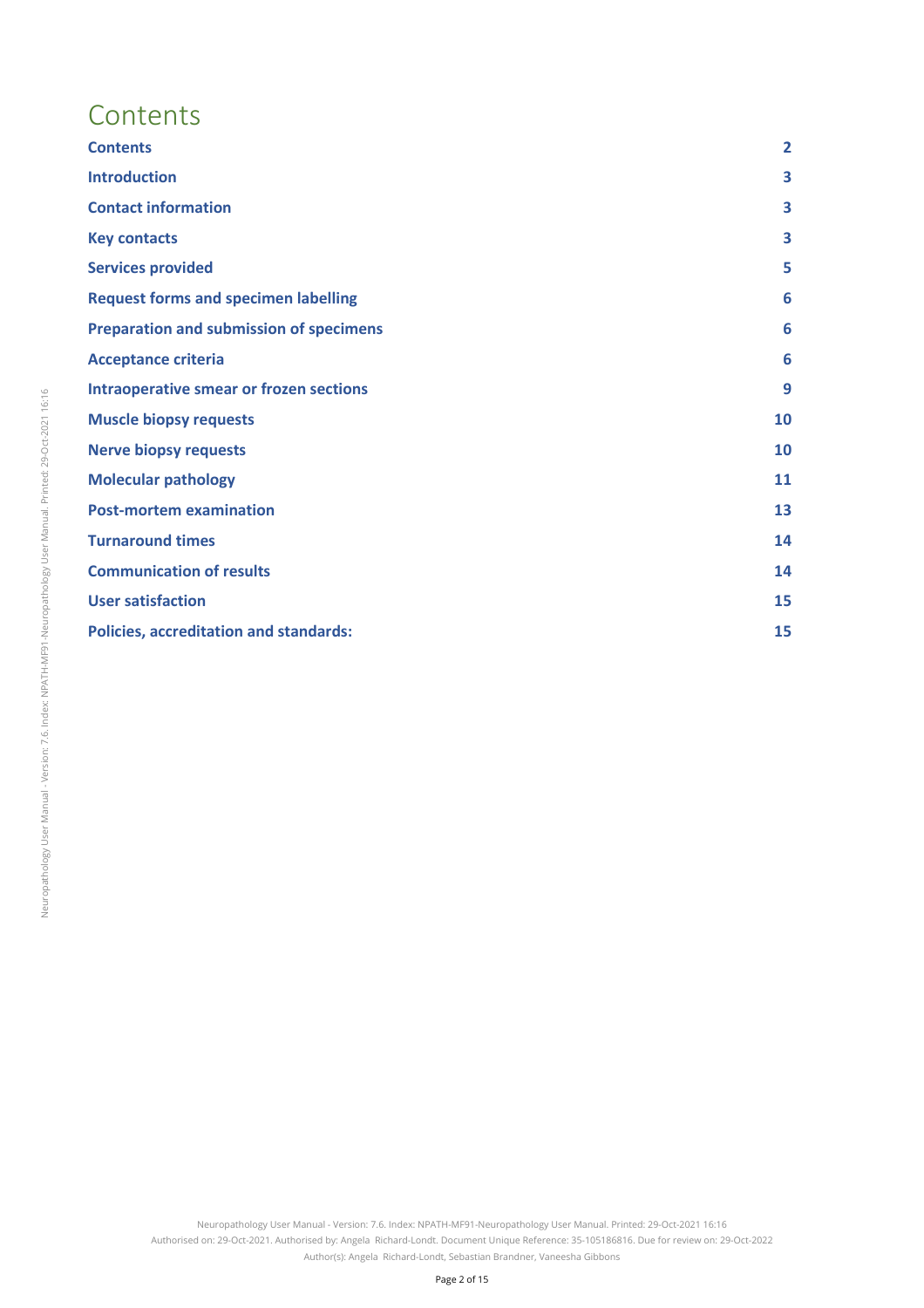# Introduction

The Department of Neuropathology is situated on the 1<sup>st</sup> floor of the UCL Institute of Neurology, adjacent to the National Hospital for Neurology and Neurosurgery. Organisationally, it is part of the National Hospital for Neurology and Neurosurgery (NHNN) Specialist Hospitals Board, Queen Square Division.

This guide is intended to provide our users with information relating to our clinical and laboratory services, ensuring an accessible and efficient service.

*Note: in the organisational context of University College London Hospitals (UCLH) the correct designation is "Department of Neuropathology" whilst within the organisational context of University College London, Institute of Neurology the correct designation is "Division of Neuropathology".* 

The Department of Neuropathology provides a comprehensive histopathological diagnostic service for diseases of the central nervous system and the neuromuscular system. Every test accepted by the laboratory is considered a service level agreement.

# Contact information

*The range of working hours (shift system) are Monday to Friday between 08:00 and 18:00. This may be modified during times of staff shortage and holiday period.* 

For all **laboratory enquiries**: 020 3448 4236.

For **Specimen Reception**: extension 84246. External callers dial 020 3456 7890 for UCLH switchboard and ask for connection.

For **results and general departmental enquiries:** 020 3448 4234 (Please check results via EPIC before calling).

# Key contacts

| <b>Position</b>                                    | <b>Name</b>     | <b>Telephone</b>                                                             | <b>Email</b>                          |
|----------------------------------------------------|-----------------|------------------------------------------------------------------------------|---------------------------------------|
|                                                    |                 | Please find all neuropathology contacts and our services also on our website |                                       |
| https://www.ucl.ac.uk/ion/divisions/neuropathology |                 |                                                                              |                                       |
| Head of                                            | Sebastian       | Room 103A                                                                    | sebastian.brandner@nhs.net            |
| Department                                         | <b>Brandner</b> | 020 3448 4435                                                                |                                       |
| Head BMS                                           | Angela Richard- | Room 109A                                                                    | angela.richard-londt@nhs.net          |
|                                                    | Londt           | 020 3448 4237                                                                |                                       |
| Office, general                                    | Sharon Snook    | Office Room 103                                                              | uclh.office.neuropathology@nhs.net    |
| enquiries                                          |                 | 020 3448 4234                                                                |                                       |
| Neuropathology                                     | Andrew          | Specimen reception                                                           | uclh.office.neuropathology@nhs.net    |
| laboratory                                         | Theodoulou      | 020 3448 4246                                                                |                                       |
| Molecular                                          | Monika Dutt     | <b>Molecular Pathology</b>                                                   | uclh.molecular.neuropathology@nhs.net |
| neuropathology                                     | Peravin         | 020 3448 4240                                                                |                                       |

Neuropathology User Manual - Version: 7.6. Index: NPATH-MF91-Neuropathology User Manual. Printed: 29-Oct-2021 16:16

Authorised on: 29-Oct-2021. Authorised by: Angela Richard-Londt. Document Unique Reference: 35-105186816. Due for review on: 29-Oct-2022

Author(s): Angela, Richard-Londt, Sebastian Brandner, Vaneesha Gibbons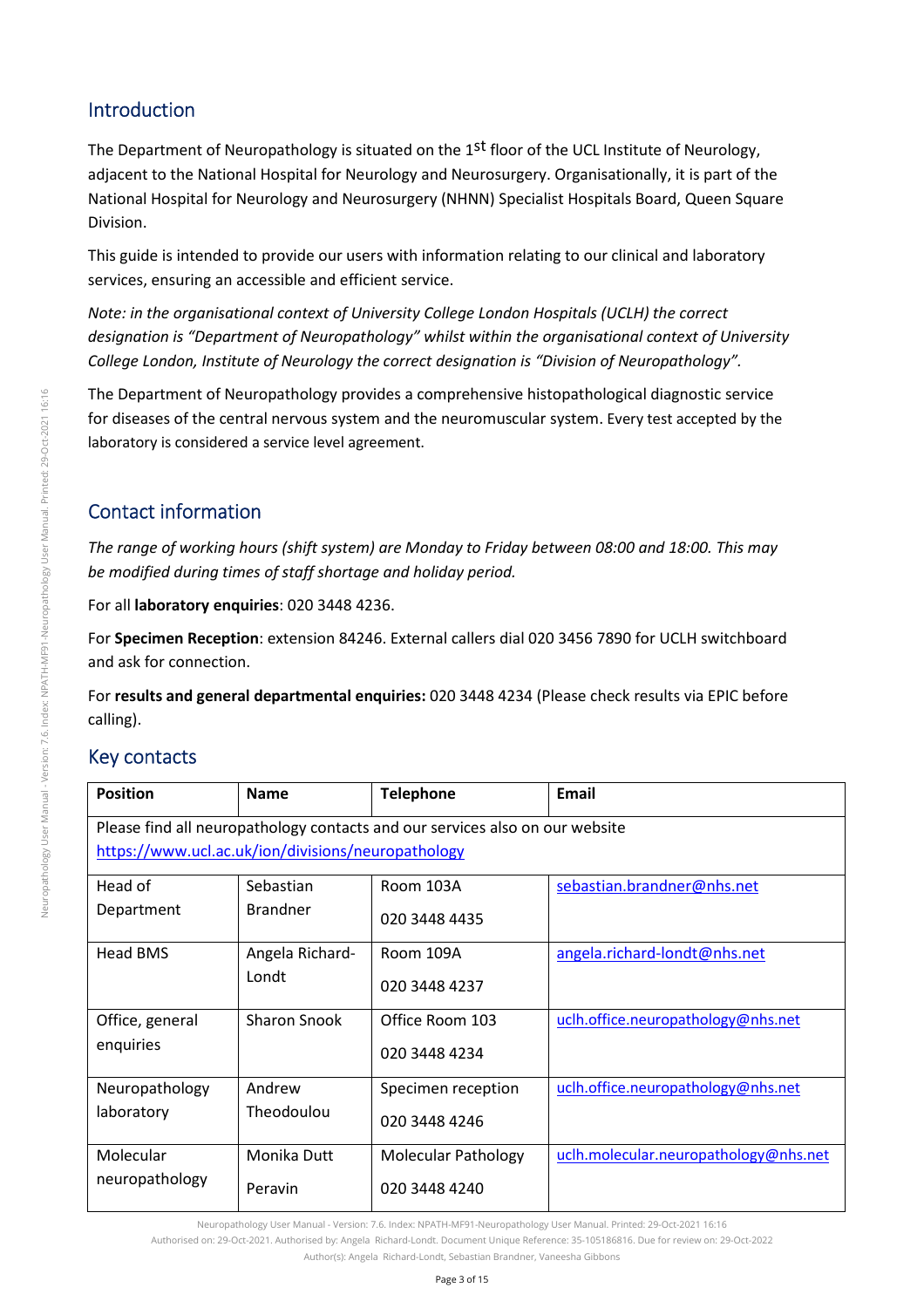| <b>Position</b> | <b>Name</b>                              | <b>Telephone</b> | Email                |
|-----------------|------------------------------------------|------------------|----------------------|
|                 | Mariathasan                              |                  |                      |
| UCL IQPath      |                                          | Room B02         |                      |
|                 | Francesca<br>Launchbury<br>Aimee Simpson | 020 3448 4006    | ucl.iqpath@ucl.ac.uk |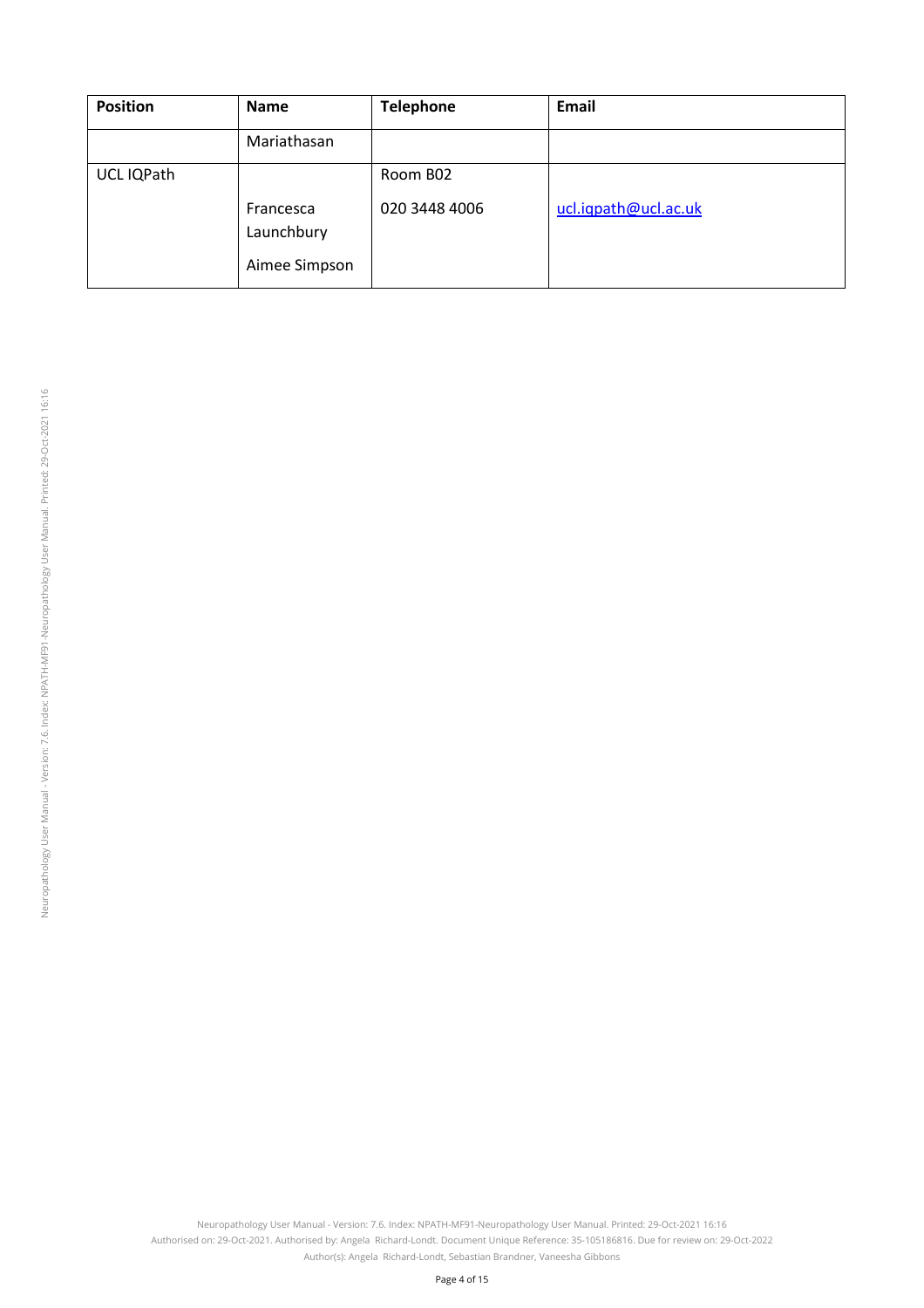# Services provided

- A speedy, high quality diagnostic service for surgical neuropathology, neuromuscular diagnostics, epilepsy, and molecular neuropathology of brain tumours
- A wide range of diagnostic test methods, including special stains, immunostainings, in situ hybridisation, PCR, resin sections and electron microscopy. We provide digital pathology services (whole slide scanning and management)
- Intraoperative surgical assessment (frozen section/smear service (24 hours Monday-Friday, on request on weekends)
- Provision of a full mortuary and post-mortem service.
- Experimental and research services including image analysis are provided by UCL IQPath.

### **Department of Neuropathology: case numbers per year (2015-2020)**

| <b>Workload and diagnostic activities</b><br>in the Division of Neuropathology<br>2014-2018 | 2015 | 2016 | 2017 | 2018 | 2019 | 2020*          |
|---------------------------------------------------------------------------------------------|------|------|------|------|------|----------------|
| <b>Surgical pathology and diagnostic</b><br>brain biopsies from NHNN                        | 912  | 1099 | 1061 | 988  | 969  | 801            |
| <b>Intraoperative assessments (frozen</b><br>sections and smear preparations)               | 421  | 540  | 371  | 389  | 403  | 325            |
| <b>Epilepsy lobes</b>                                                                       | 41   | 30   | 37   | 35   | 37   | $\overline{7}$ |
| <b>Neuropathology referrals (surgical</b><br>only)                                          | 996  | 962  | 494  | 601  | 920  | 979            |
| <b>Adult Muscle biopsies (incl.</b><br>referrals)                                           | 248  | 191  | 162  | 173  | 161  | 82             |
| <b>Paediatric muscle biopsies</b><br>including referrals                                    | 106  | 190  | 177  | 148  | 147  | 70             |
| <b>Peripheral nerve biopsies (incl</b><br>referrals)                                        | 121  | 88   | 77   | 78   | 91   | 49             |
| <b>Molecular pathology tests NHNN</b>                                                       | 228  | 264  | 295  | 230  | 337  | 276            |
| Molecular pathology tests referrals                                                         | 488  | 627  | 1020 | 1063 | 1602 | 1539           |
| <b>Diagnostic Methylation Arrays**</b>                                                      | 84   | 28   | 132  | 229  | 409  | 561            |
| <b>Electron microscopy requests</b>                                                         | 64   | 29   | 34   | 23   | 25   | 10             |
| <b>CSF cytology requests</b>                                                                | 952  | 755  | 604  | 498  | 611  | 548            |
| <b>Neuropathological post mortem</b><br>(including referrals)                               | 68   | 68   | 42   | 57   | 65   | 47             |

\* Most of the 2020 workload was reduced due to the Covid 19 pandemic, variably affecting different types of diagnostic activities.

\*\* The methylation arrays are also included in the NHNN and referral test numbers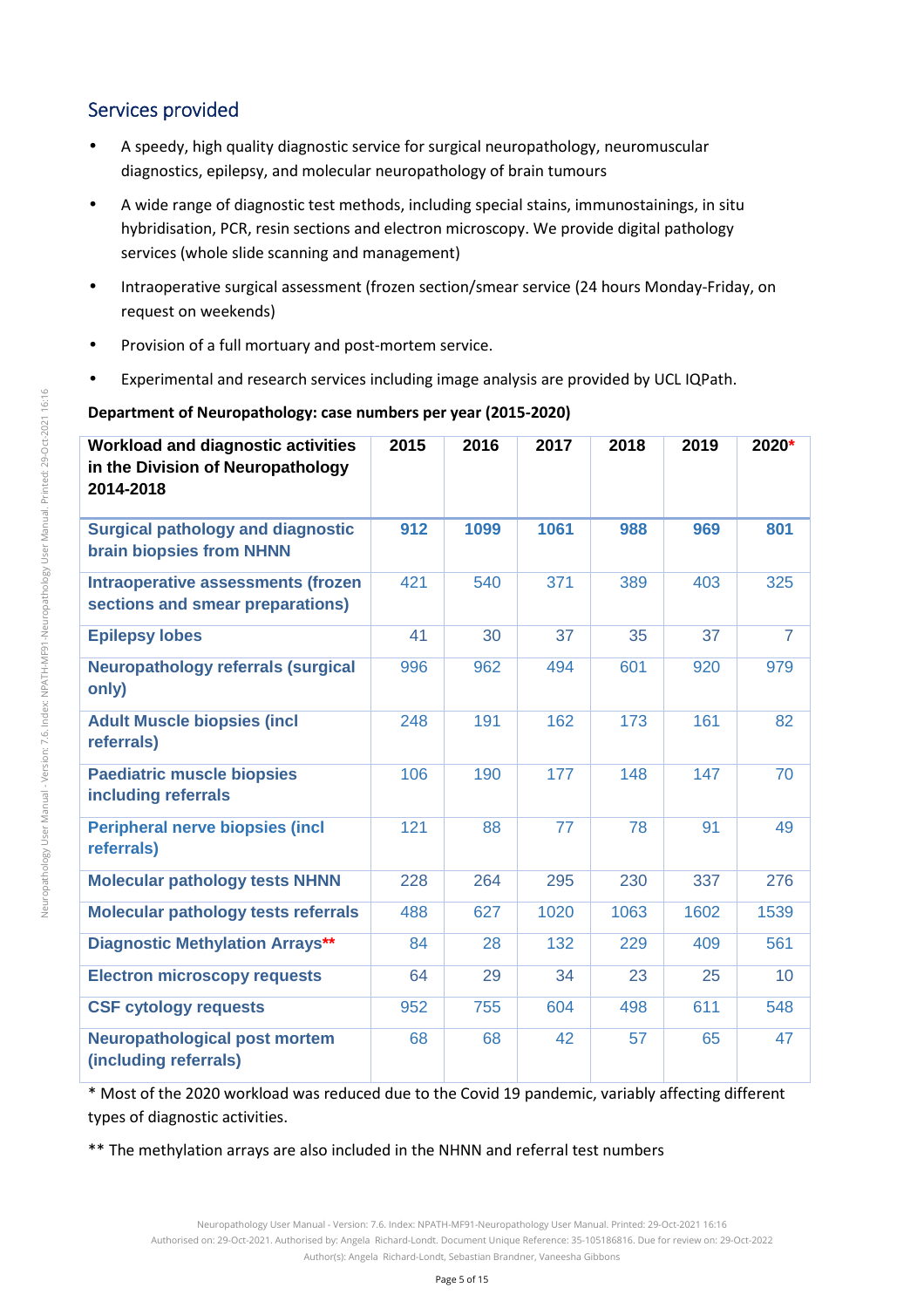# Request forms and specimen labelling

Histology or cytology must be chosen according to the specimen. Please use the correct form as it ensures that the specimen is delivered to the correct laboratory. **Cytology** specimens are referred first to the Neuroimmunology lab, where the cell count and other parameters are determined. The Neuroimmunology laboratory then submits a CSF samples to our Department. **Ensure the correct pathway for cytology specimens is selected when booking samples on EPIC.** 

**All request forms are now booked in EPIC. All requests for histological examination of tissues MUST be made on EPIC, in order to be correctly initiating an electronic request between EPIC and our Laboratory Management and information system (LIMS). Ensure all relevant history is recorded on the request form.** 

Patient labels should be used at all times for histological samples.

### Preparation and submission of specimens

All pots must be approved rigid containers that are properly closed and clearly labelled. The porters are instructed not to collect pots which are damaged or leaking. If any such pots do reach the laboratory, this will be logged as an adverse incident and the Risk Management Office may be notified.

Currently all samples are transported via porter. Senders need to be aware that the porters may experience delays during peak times.

#### **All referrals to:**

Division of Neuropathology UCL Queen Square Institute of Neurology 1<sup>st</sup> Floor, Queen Square House London WC1N 3BG

**External users** refer/send the specimens to the Division of Neuropathology (mail address see above).

**Internal users**: There are collection points for specimens in theatres, wards and clinics, and it is important that specimens are left at these designated places. If unsure, send the specimen through the NHNN porter to the specimen reception (room 124) Division of Neuropathology, 1st floor Queen Square House.

## Acceptance criteria

#### **Minimum patient dataset**

FOUR unique patent identifiers are required for accepting a sample for testing in **Neuropathology** 

These are:

- 1) First name with family name
- 2) hospital number or NHS number or referral laboratory number +
- 3) Date of birth
- 4) Gender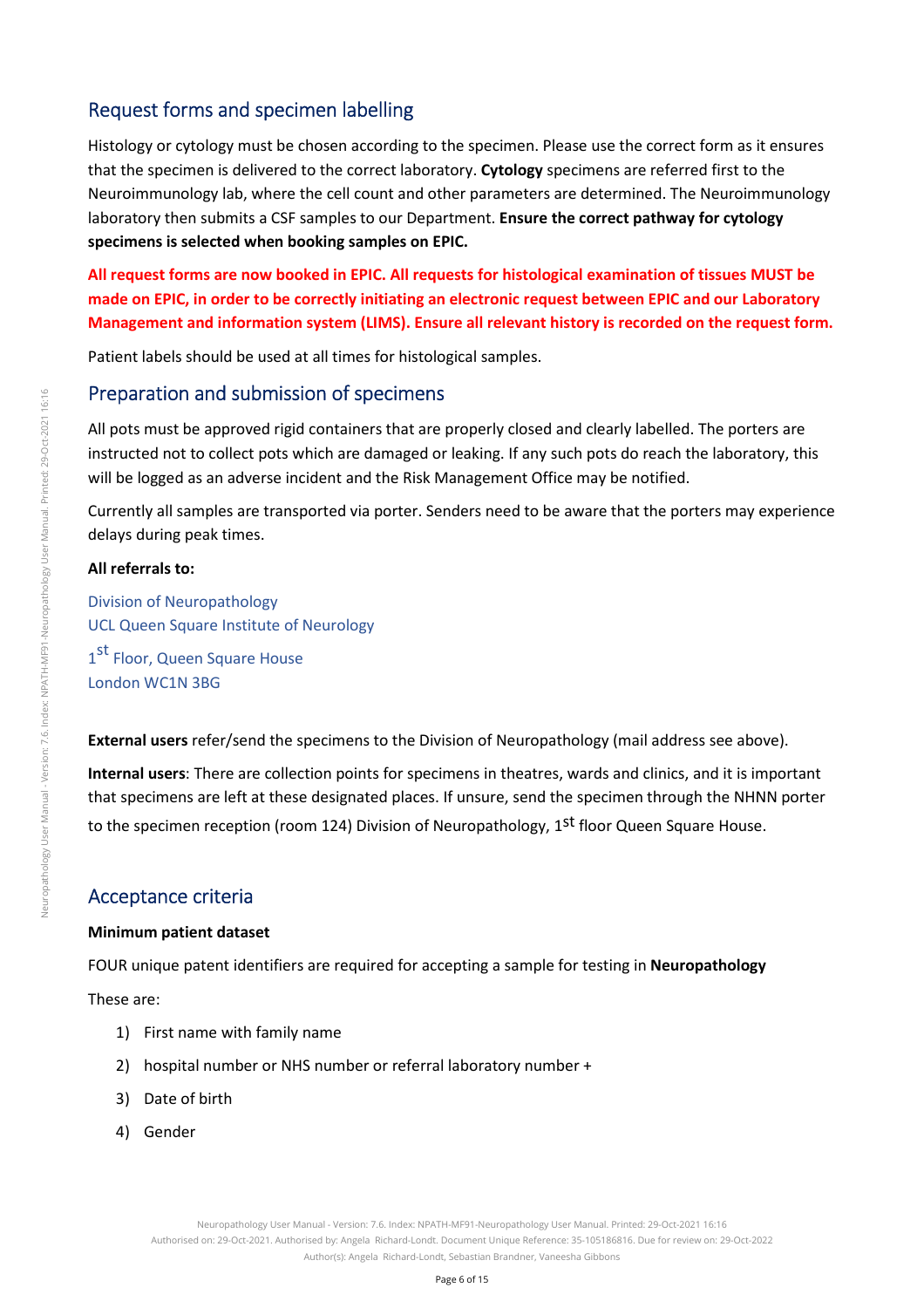All dataset options defined above must match on both request and sample for acceptance.

In the event of minor discrepancies in the records *for example Ann instead of Anne; Brown instead of Browne t*he EPIC record will be checked (in the case of UCLH referrals) OR the referring centre will be contacted to confirm the correct details. The correction will be noted.

#### **Sample type and sample integrity**

Requests must be accompanied by a suitable sample type that has been validated for the test requested. See below for deviating samples policy.

#### **Samples not suitable for testing**

Samples considered for rejection include the following:

- Requests that do not meet the acceptance criteria given above.
- The sample type has not been validated for the test requested.
- Samples that are broken or badly leaking or otherwise pose a significant Health & Safety risk to staff.

#### **Statement on Deviating Samples**

#### **Samples for special stains, electron microscopy and immunohistochemistry**

The samples received in the laboratory all come under the description of precious samples and as such analysis will be attempted on all samples. Any given sample may be subject to deterioration over time or due to incorrect storage/transit conditions, availability of pertinent information relating to the sample or item (e.g. sampling date/time), use of appropriate sample containers and/or preservatives and whether it is of a type that the laboratory is accredited to analyse or calibrate. The degree to which these samples are compromised and the judgement on whether this affects the veracity of the result is decided on by the reporting clinician based on the degree of preservation of the relevant histological structural integrity post staining.

#### **Molecular neuropathology**

It is at the discretion of the consultant and the molecular pathology team whether to prioritise molecular analysis or staining/immunohistochemistry in cases of poor or small samples. Once on the molecular pathway the individual tests specify the requirements of the analyte, it is only once the analyte (DNA or RNA) is prepared and quality checked that the laboratory can assess whether it is suitable with regard to the requested test(s).

Any deviation will be reported to the referring clinician clearly stating that the sample was deviating to the point that it invalidated the test. The laboratory will also make clear on the report whether the cause of deviation happened prior or post sample receipt. In cases where the cause of sample deviation was post receipt the laboratory will commence investigations as per internal policies and implement corrective actions*.* 

## Histopathology specimens**:**

#### **Scope of tests:**

The main roles of histopathology is the examination of biopsy tissues. Surgical pathology material is usually obtained during neurosurgical interventions and is submitted for the diagnosis of pathological lesions. The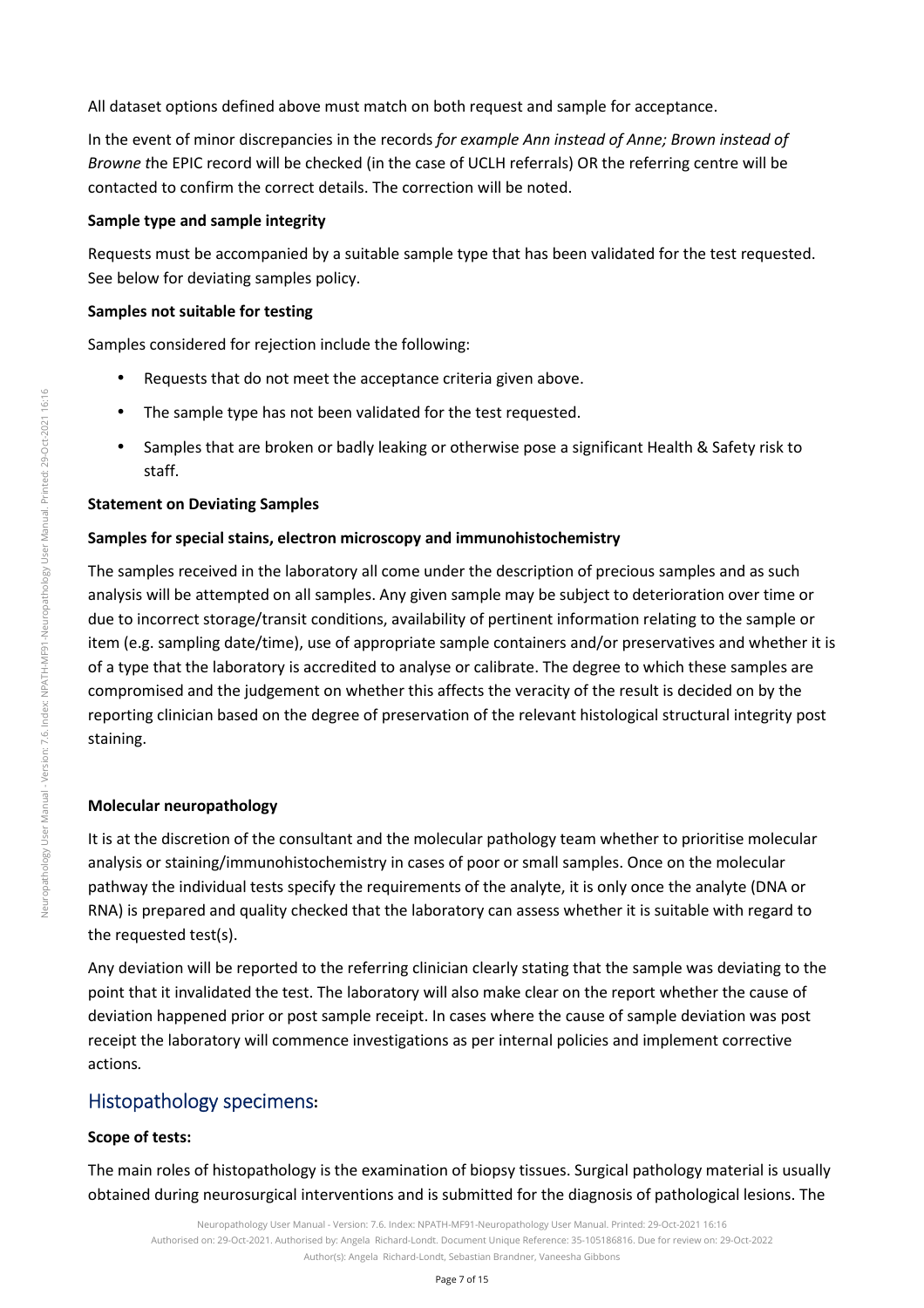scope of surgical pathology examinations is given in detail in the guidelines published by the Royal College of Pathologists.

Other diagnostic material comprises diagnostic brain biopsies, nerve, and muscle biopsies, which are described below. A significant proportion of cases are referred for molecular analysis of genetic alterations in brain tumours.

https://www.rcpath.org/profession/guidelines/cancer-datasets-and-tissue-pathways.html

https://www.rcpath.org/resourceLibrary/g069-dataset-for-histopathological-reporting-of-tumours-of-thecentral-nervous-system-in-adults-including-the-pituitary-gland-v1.html

https://www.rcpath.org/resourceLibrary/g101-tissue-pathways-for-non-neoplastic-neuropathologyspecimens.html

Unlike laboratory requests, where the clinical teams have to specify the test requested, no such instructions need to be given for histopathology specimens. The decision-making processes on will start after receipt of the specimen in the Neuropathology Department. The spectrum of tests will depend on the nature of the specimen, the disease process involved, and is also highly dependent on pertinent clinical questions. It is therefore essential to provide informative and relevant clinical details. The decision-making may be influenced by discussions on multidisciplinary meetings prior of after the biopsy is taken.

#### **Specimen requirements:**

**Internal referrals:** During working hours, the preferred specimen referral from NHNN is **fresh**. The increasing involvement in research studies, clinical trials, whole genome sequencing, derivation of cell lines but also the necessity of diagnostic brain biopsies to undergo protein analysis or next-generation sequencing for e.g. viral diseases, make it increasingly or desirable or necessary to receive specimens FRESH. Specimens that are predicted to arrive outside working hours should be submitted in routine fixative (10% neutral buffered formalin), but fresh material can be accepted under certain circumstance if agreed with the laboratory manager.

**Referrals from external hospitals:** By default, all specimens must be sent in fixative as otherwise specimens would deteriorate during the transport.

**Fixative:** The routine fixative is formal saline (also known as formalin), which is a hazardous reagent, and instructions for dealing with it should be followed carefully. Please use a container large enough to accommodate the specimen without forcing it in, and sufficient volume of fixative (at least 10x the volume of the specimen). Specimens left without fixative will undergo autolysis and putrefaction and will not yield a reliable histological diagnosis. Please ensure that pots are firmly locked and prevented from leaking. Always place the specimen pot into a designated envelope containing blotting paper or absorptive tissue.

Frozen tissue archiving: if sufficient material is available, we always attempt to archive a proportion of the lesional material (usually neoplastic) frozen. Frozen tumour samples can be used for advanced diagnostic tests, such as whole genome sequencing.

**Specimen labelling**: specimens taken from patient with known or suspected transmissible diseases such as HIV, hepatitis or Creutzfeldt Jakob Disease must be labelled with a "high risk" label. This is also strongly recommended for any samples from patient with unclear new degenerative disorders, as they may turn out to be prion disease.

# Cytology specimens:

#### **Scope of test:**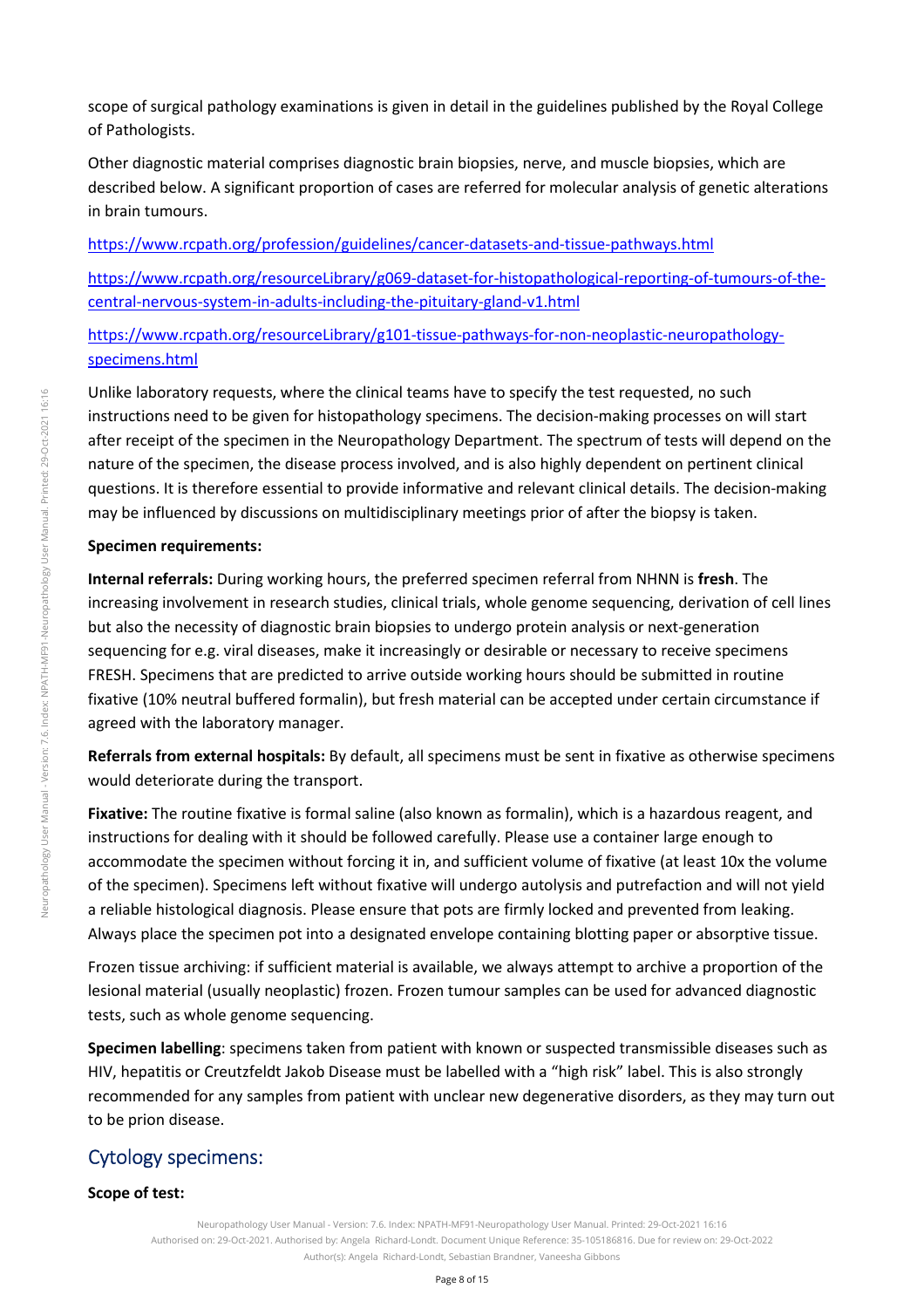- In the investigation of **neoplastic or malignant meningitis**.
- It is debatable how useful CSF cytology is in the investigation of inflammatory or infectious disease as the findings are non-specific. Please see also the Royal College of Pathologist's guidelines for the indication for CSF cytology. https://www.rcpath.org/profession/publications/cancer-datasets.html .
- The main justification in this clinical situation is the confirmation of an inflammatory versus neoplastic process, to distinguish an acute from chronic inflammatory response and the identification of some organisms (e.g. cryptococcus).
- The examination of cyst fluid, for example in the context of a brain tumour (this is technically not CSF but will be prepared in the same way).
- CSF cytology can also confirm the presence of siderophages following suspected subarachnoid haemorrhage
- CSF cytology is often of little value in the investigation of patients with neurodegenerative diseases and low CSF cell counts.

### **Specimen requirements**

**Minimum required volume of CSF: 1ml.** Below this recommended minimum volume, we may not be able to process all required slides and we may not have sufficient material to carry out supplementary examinations that may become necessary.

- Specimens should be in clean, rigid sided containers **without fixative**. Generally, 30ml and 60ml sterile Sterilin plastic containers should be used for fluid samples.
- Diagnostic cytology fluid specimens that have missed the last delivery to the laboratory should be refrigerated overnight.
- Fluids, such as serous fluids, cysts, drains, washings, sputa should be placed in a 30/60 ml Sterilin container.
- It is essential that CSF specimens are received and processed in the lab ideally within a few hours after they are taken in order to avoid deterioration of sample and cell preservation.
- In cases where underlying leptomeningeal tumour is clinically suspected (eg carcinomatous meningitis) larger volumes of CSF are recommended for cytology (approx. 5ml) to allow a broader immunocytochemical panel.

## Intraoperative smear or frozen sections

### **Scope of test:**

Rapid assessment of neurosurgical biopsies during surgery to establish type of lesion. It is not recommended for small biopsies such as stereotaxic tissue cores, which are very small in volume. Intraoperative diagnosis are usually only indicative and almost never definitive. Definitive answers can usually only made by paraffin histology, and therefore it is not recommended to submit stereotaxic biopsies for intraoperative tests as this will reduce the specimen available for a precise intraoperative diagnosis which may also include molecular pathology assessment.

### **Specimen requirements**

**All material must be submitted fresh.** During regular working hours (8 AM-5 PM) no specific arrangement needs to be made. The Department of Neuropathology has a full cover for intraoperative specimens during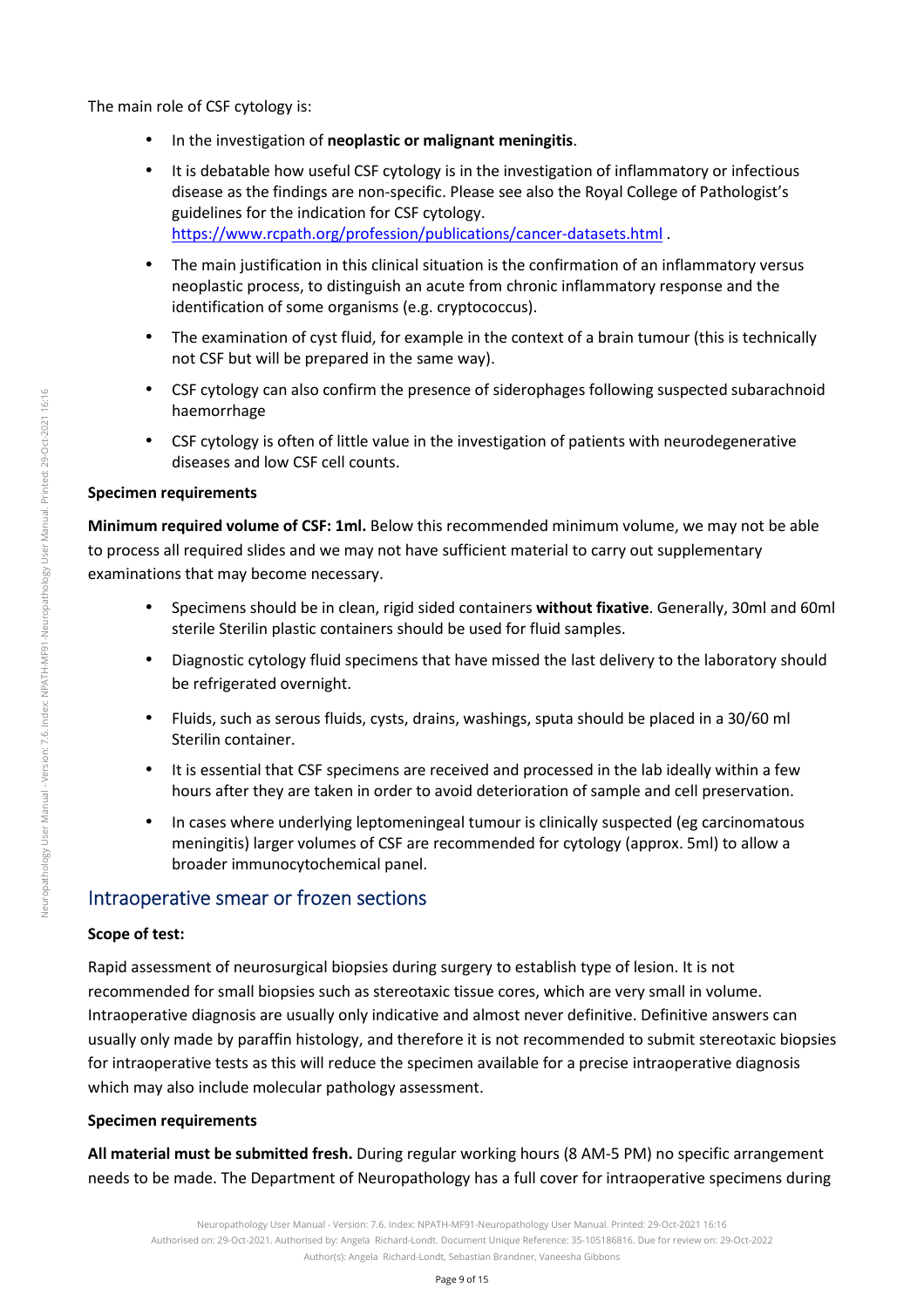weekdays (see above). If an out-of-hours arrival (after 5 PM) is expected, please get in touch with the laboratory and/or the consultant on-call. The Department can arrange receipt of late coming biopsies.

Weekend assessments need to be confirmed with a consultant on-call **by Friday afternoon**, ideally no later than 3 PM, so the Department can arrange the laboratory cover. Important: without prior notice, samples will not be processed during the weekend. Samples arriving during the week and will be kept at the front desk security at the Institute of neurology (Queen square house). They will be stored at room temperature. Perishable goods (biopsies without fixative, cytology samples) must under no circumstances be shipped to arrive on a Saturday or Sunday without prior notice. Please contact the neuropathology laboratory for advice regarding fixatives.

The transport of specimen during working hours can be through a pneumatic tube system or, through a porter system depending on the current transport arrangements at NHNN.

Complex, unusual and high-risk cases (prion disease, HIV, hepatitis and other transmissible dangerous pathogens) should be discussed in advance with one of the consultants, via the Neuropathology secretaries on 020 3448 4234

### Muscle biopsy requests

#### **Scope of test:**

A muscle biopsy is taken to assess the skeletal muscle system for abnormalities, such as inflammatory conditions (polymyositis, dermatomyositis), genetic disorders such as muscular dystrophy, or other degenerative processes.

#### **Specimen requirements**

To ensure that you obtain the best results possible from the muscle biopsy, please follow the protocol below as closely as possible.

A muscle biopsy protocol guidance can be downloaded from the website of the Division of Neuropathology

https://www.ucl.ac.uk/ion/research/clinical-divisions/division-neuropathology/adult-neuromuscular-service

Please telephone the neuropathology laboratory 020 3448 4236 or email

uclh.office.neuropathology@nhs.net as far in advance as possible when planning to send a muscle biopsy from outside the NHNN. A biopsy must be taken early enough in the day to arrive in our laboratory no later than 3pm Monday – Friday, in order to be subsequently processed in our laboratory.

For **external referrals it is essential, that a confirmation is made with a person** (senior biomedical scientist or consultant) in the Division of Neuropathology and arrangements for the transport have been explicitly made. For urgent enquiries please call the biomedical scientist on-call (contact see front page).

Further information can be found on the website of the Royal College of Pathologists, non-neoplastic tissue Pathways.

https://www.rcpath.org/profession/guidelines/cancer-datasets-and-tissue-pathways.html (valid on September 2021)

## Nerve biopsy requests

### **Scope of tests**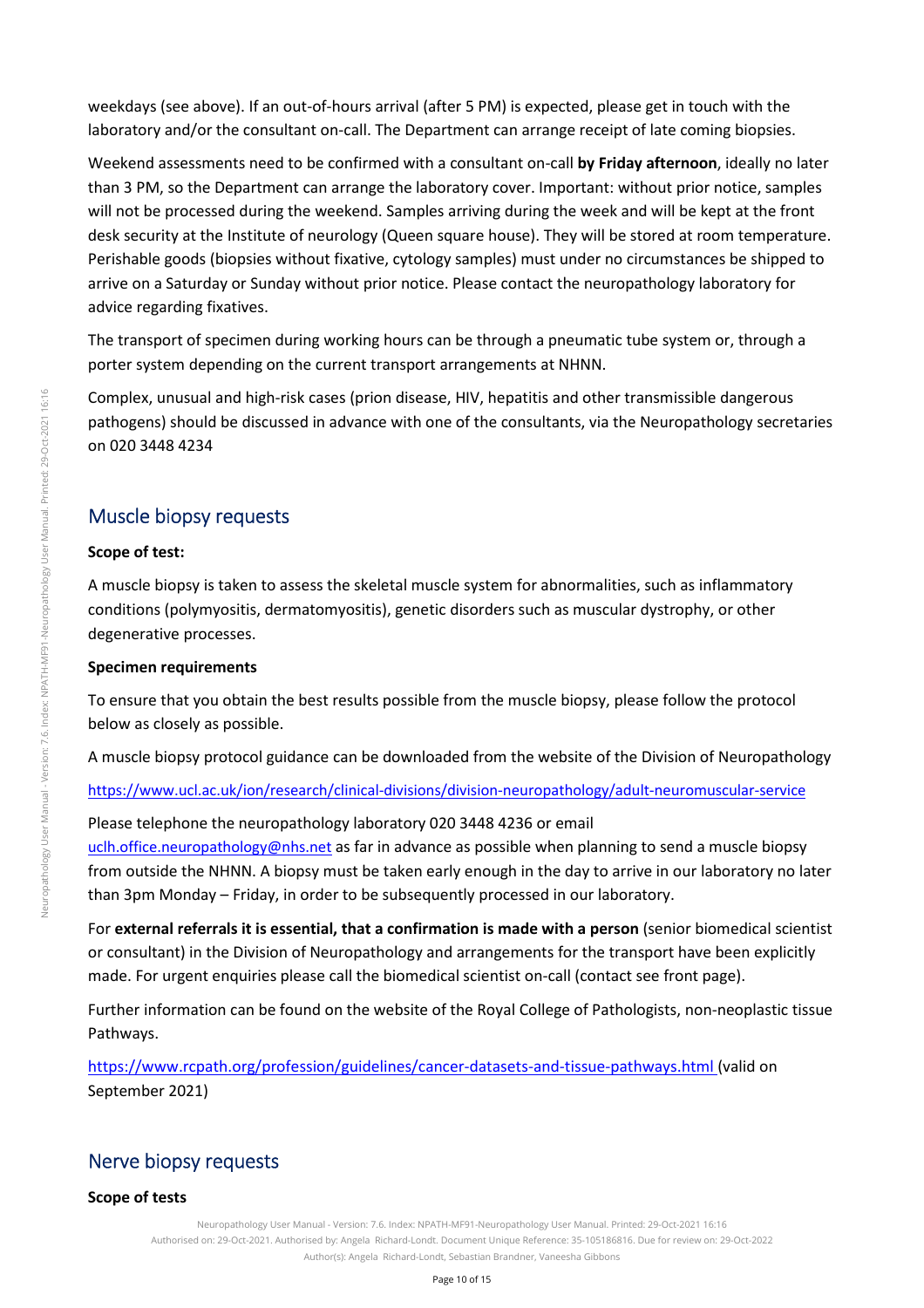A nerve biopsy is taken to assess pathological changes in the peripheral nervous system, such as inflammation, amyloidosis, degeneration, or genetic causes.

#### **Specimen requirements:**

To ensure that you obtain the best results possible from the nerve biopsy, please follow the protocol below as closely as possible. An up-to-date nerve biopsy protocol guidance can be downloaded from the website of the Division of Neuropathology.

https://www.ucl.ac.uk/ion/research/clinical-divisions/division-neuropathology/adult-neuromuscular-service

Please telephone the neuropathology laboratory 020 3448 4236 or email uclh.office.neuropathology@nhs.net as far in advance as possible when planning to send a nerve biopsy. A biopsy must be taken early enough in the day to arrive in our laboratory no later than 3pm Monday – Friday.

For external referrals it is essential, that a confirmation is made with a person (senior biomedical scientist or consultant) in the Division of Neuropathology and arrangements for the transport have been explicitly made. Please see contact don the front page.

Further information can be found on the website of the Royal College of Pathologists, non-neoplastic tissue Pathways. https://www.rcpath.org/resourceLibrary/g069-dataset-for-histopathological-reporting-oftumours-of-the-central-nervous-system-in-adults-including-the-pituitary-gland-v1.html (valid September 2021)

# Molecular pathology

### **Scope of tests:**

Molecular pathology tests refine the histological diagnosis of brain tumours, or are in some occasions essential to establish a correct diagnosis of brain tumours. In many instances these tests are essential for planning enrolment into clinical trials or to decide for the optimum therapeutic regimen.

For further details, including pricing and the request form for the molecular pathology service, please visit our website:

### https://www.ucl.ac.uk/ion/divisions/neuropathology/diagnostic\_services/molecular\_tests

### **Specimen requirements:**

In most instances, we can accept paraffin blocks or unstained sections as specified in our request form. Please be advised that certain molecular tests always require a paraffin block.

It is advised for most tests that the pathology report is enclosed with referrals. For some tests (advanced diagnostics including methylation arrays) a referral letter outlining the specific pathological problem and a pathology report is essential.

### Referral form:

It is essential that an up-to-date referral form is downloaded, completed with patient demographics, clinical details and the request as required for the diagnostic problem. The referral form is updated periodically. We strongly advise to regularly (at least monthly) download the request form from our website. The request form can be completed electronically (Microsoft Word) or in handwriting.

The hyperlink is placed visibly on the front page of the molecular pathology website of our department.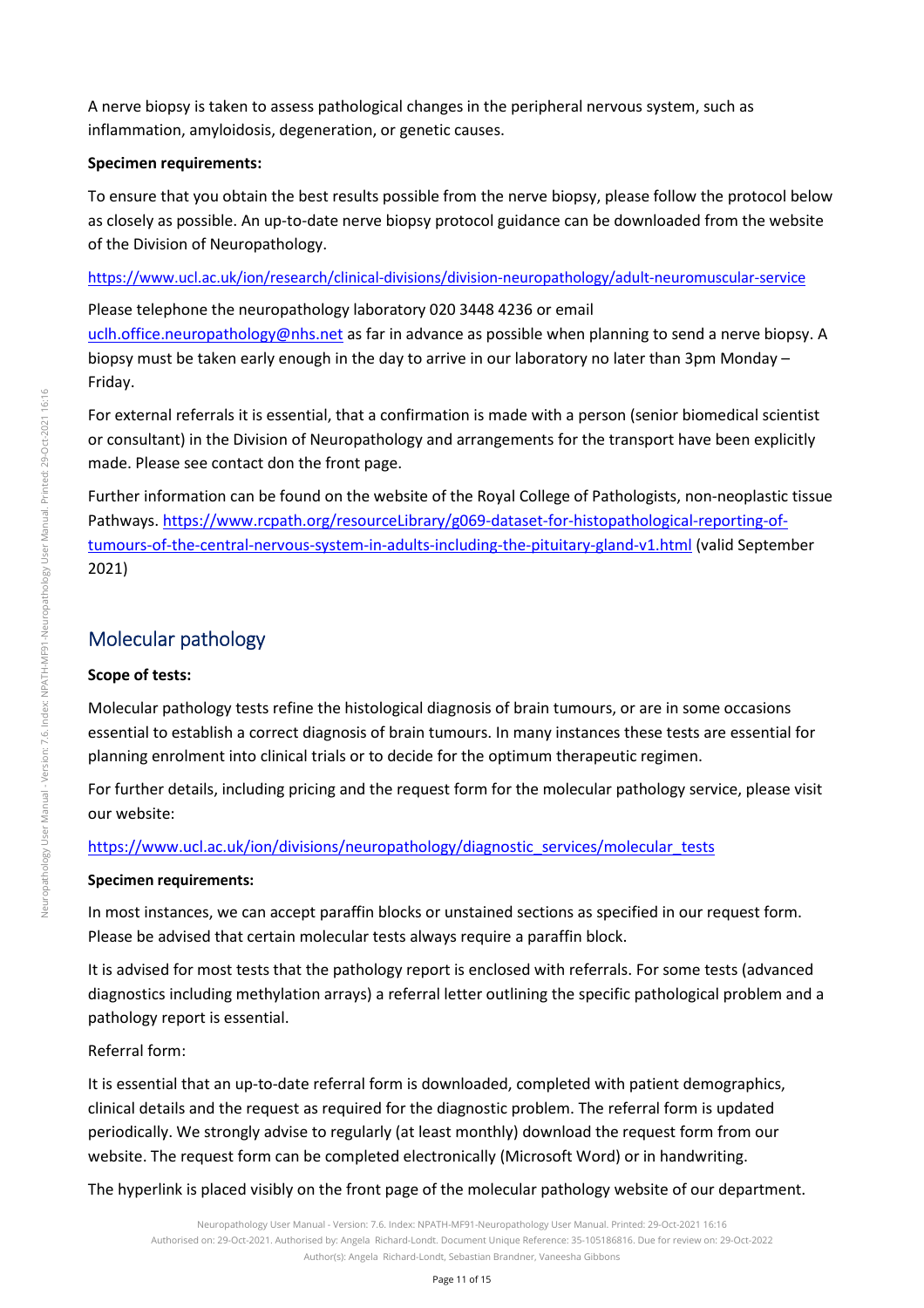#### https://www.ucl.ac.uk/ion/clinical-divisions/neuropathology/molecular-pathology

#### **Key contacts for queries regarding molecular tests:**

*Technical:* 

Monika Dutt, Biomedical Scientist (monika.dutt@nhs.net; uclh.molecular.neuropathology@nhs.net

*Medical: Consultants reporting molecular pathology* 

Sebastian Brandner, Professor of Neuropathology and Honorary Consultant Neuropathologist (sebastian.brandner@nhs.net)

Zane Jaunmuktane, Clinical Lecturer and Honorary Consultant Neuropathologist (zane.jaunmuktane@nhs.net)

Ashirwad Merve, Honorary Clinical Lecturer and Consultant Neuropathologist (amerve@nhs.net)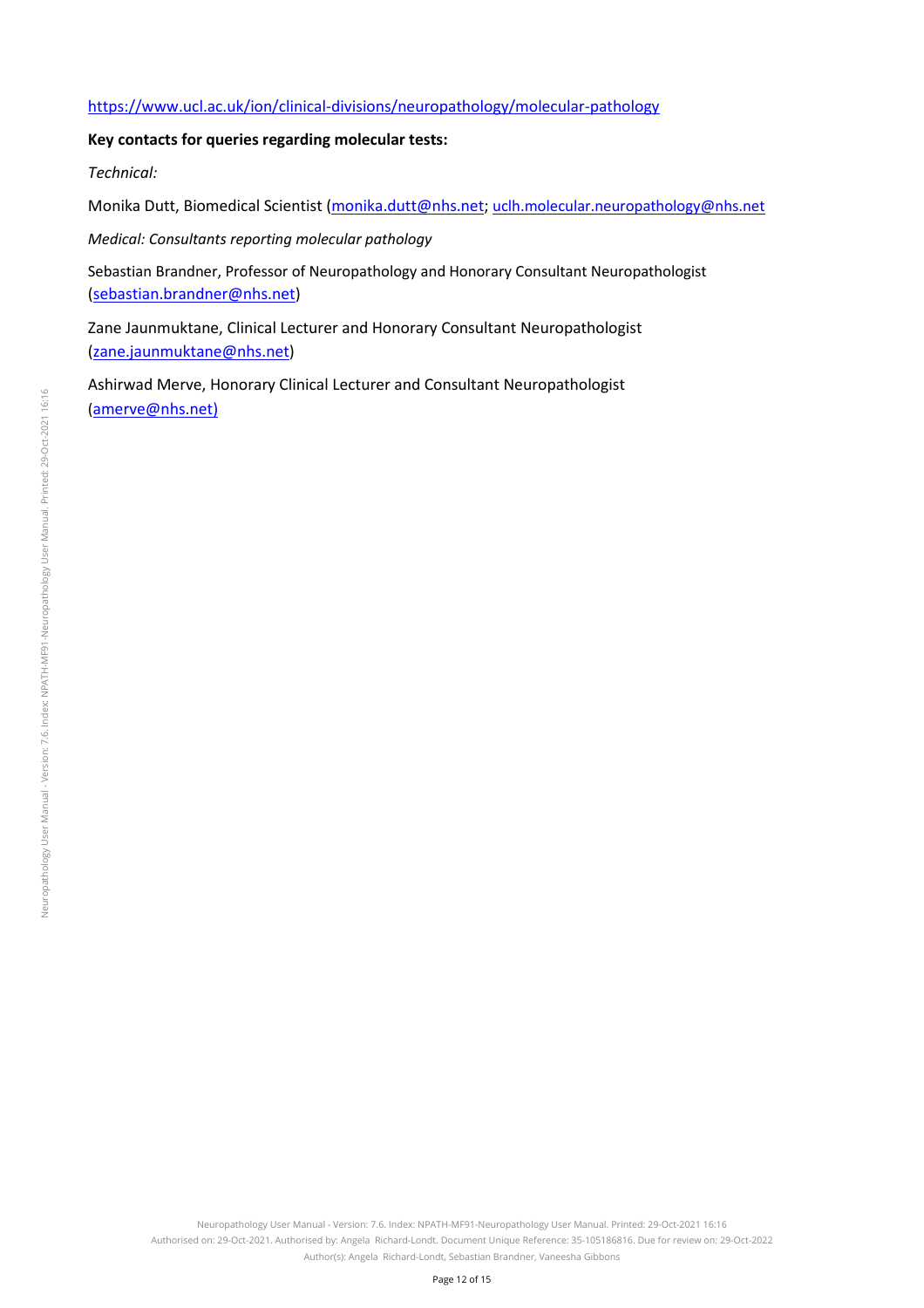## Post-mortem examination

#### **Scope of test:**

We provide a neuropathology post-mortem service to the NHNN and to external customers. We provide a specialised service to establish the diagnosis of prion disease (Creutzfeldt Jakob Disease, CJD). This includes Coronial requests to establish not only the cause of death but also if the death is related to CJD.

#### **Specimen requirements:**

The examination of a brain for the presence of prion disease is a highly involved procedure and requires coordination between the sender, the UCLH mortuary where the examination will take place, and the neuropathologist carrying out the examination. In most instances we will accept referrals for brain only examinations.

#### **Process:**

Please get in touch via email with sebastian.brandner@nhs.net or zane.jaunmuktane@nhs.net to discuss the referral.

We will be able to confirm or exclude prion disease usually within 8 days after postmortem.

*If prion disease is excluded*: Full PM can go ahead in the local (referring) mortuary, to which we would return the body on the day of the PM. We will continue to examine the brain in greater detail for other causes of neurological illness, with a detailed final report of all the findings in the brain usually available within 2-3 weeks.

*If prion disease is be confirmed*, we will state in our report that we do not recommend full PM on this patient.

We usually would ask that the referring clinical team or coroner's officer for a favour to discuss with the next of kin the possibility of consenting either the whole brain or at least tissue pieces to be used for research. To do this, we will return a set of documents for completion:

- A document "*Consent Form*". This form must be completed together with relatives according to the instructions in the document "Instructions how to fill in the consent form"
- A document "*Instructions how to fill in the consent form*". This document explains in detail how to fill in the consent form and indicates the importance of consent form and tissue donation for research. I am happy to explain this to the relatives myself if you feel this would be more appropriate.
- A Document "*Simple guide to Post Mortem investigation*". This document explains the PM procedure in simple terms and should be given to relatives to read prior to filling in the consent form.

**Please note, that our fee for a brain only examination in patients with suspected prion disease is £1700. In addition, the referring hospital or coroner will have to cover the cost for the transfer to UCLH mortuary and return. These costs vary depending on the distance and the undertaker chosen for the transport.** 

**The fee for the examination of a referred, fixed brain is £650.**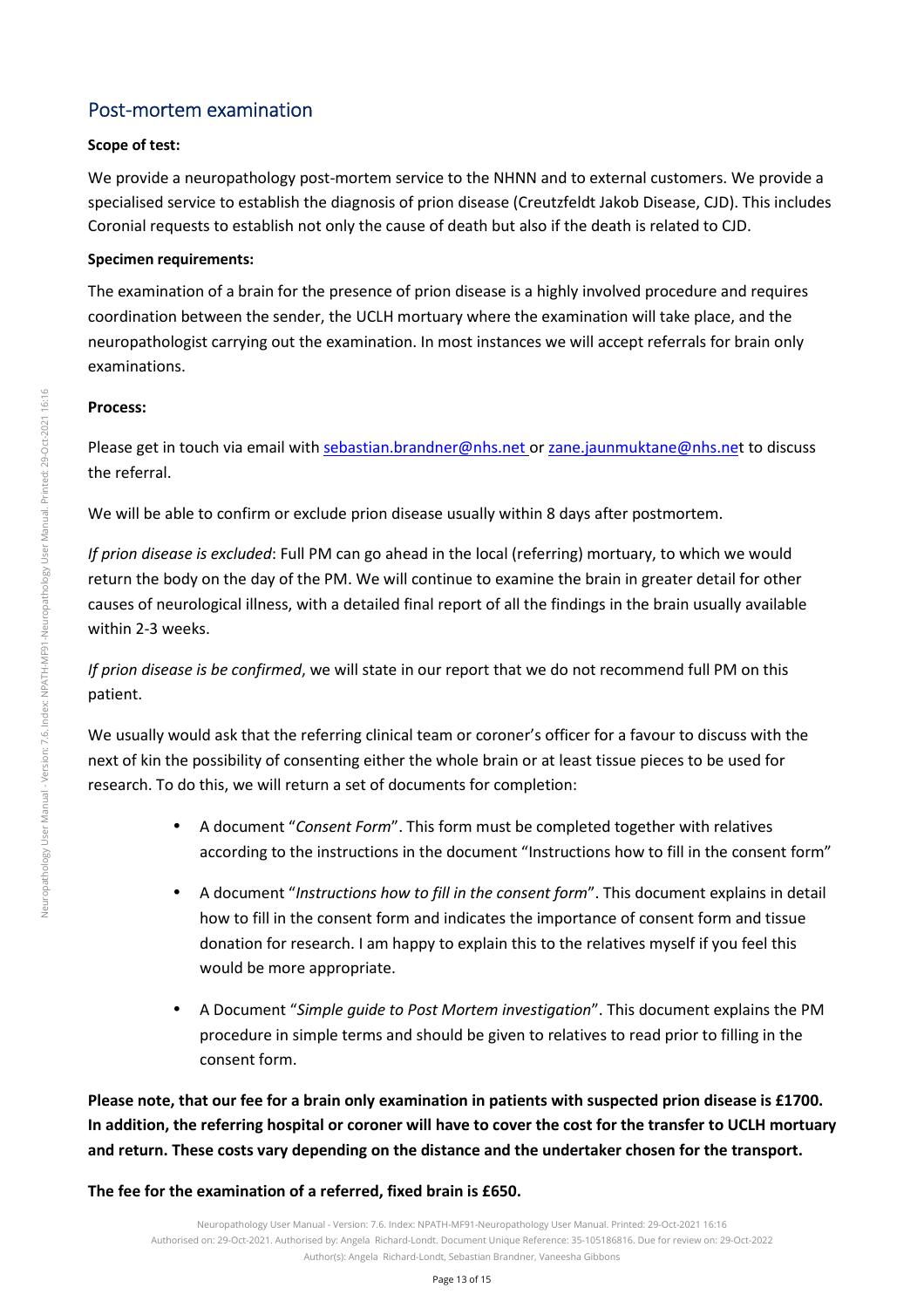Please contact the UCLH mortuary uclh.mortuary@nhs.net (Ron Sinclair or Chi-Wah Lok) to arrange transport after consultation with the neuropathology consultant regarding acceptance of the postmortem.**.** 

## Turnaround times

The agreed turnaround times in the Department of Neuropathology and UCL IQPath are detailed below. Please note that the time taken to process and report a specimen can depend on its size, and the complexity of the case. The table below indicates the agreed targets for different types of specimens and how our Department benchmarks against these targets

| Specimen type                                                               | <b>TAT target</b> |
|-----------------------------------------------------------------------------|-------------------|
| <b>Surgical pathology and diagnostic brain biopsies from NHNN</b>           | 90%/5d            |
| <b>Epilepsy lobes</b>                                                       | 80%/20d           |
| <b>Neuropathology referrals</b>                                             | 80%/20d           |
| <b>Adult Muscle biopsies</b>                                                | 80%/20d           |
| <b>Paediatric muscle biopsies</b>                                           | 80%/30d           |
| Paediatric muscle biopsies the National commissioning Group referrals (NCG) | n/a               |
| <b>Peripheral nerve biopsies</b>                                            | 80%/20d           |
| <b>CSF cytology requests</b>                                                | 98%/3d            |
| <b>Neuropathological post-mortem</b>                                        | 75%/3mo           |

# Communication of results

**Summary reports of neuropathology requests** are available in EPIC, the UCLH-wide patient information system. On EPIC results are available as soon as the report has been electronically authorised by the consultant pathologists; no printed report will be sent to internal UCLH locations. It is helpful if you can check results on the computer before ringing the secretaries.

Clinicians are welcome to visit the laboratory to discuss their cases and view the slides or arrange a webbased meeting. Please arrange with the neuropathology specialist trainee or with the consultant in charge, through uclh.office.neuropathology@nhs.net . Samples requiring specialist opinion, for example soft tissue pathology or haematopathology are routinely referred to other laboratories.

**Referral specimens** are communicated electronically by sending PDF files of the report to NHS.net email addresses, either a collective address at the pathology department or personally to NHS.net addresses of referring clinicians or pathologists.

## Storage of tissue:

**Neuropathological specimens** in excess to diagnostic and research requirements are kept in formalin fixative for six months and are then disposed of after checking that the case has been fully reported. Should the clinical team for any reason require further examinations, they must therefore be requested within 5 months. All neuropathology and diagnostic cytology slides are kept per policy for a minimum of 30 years